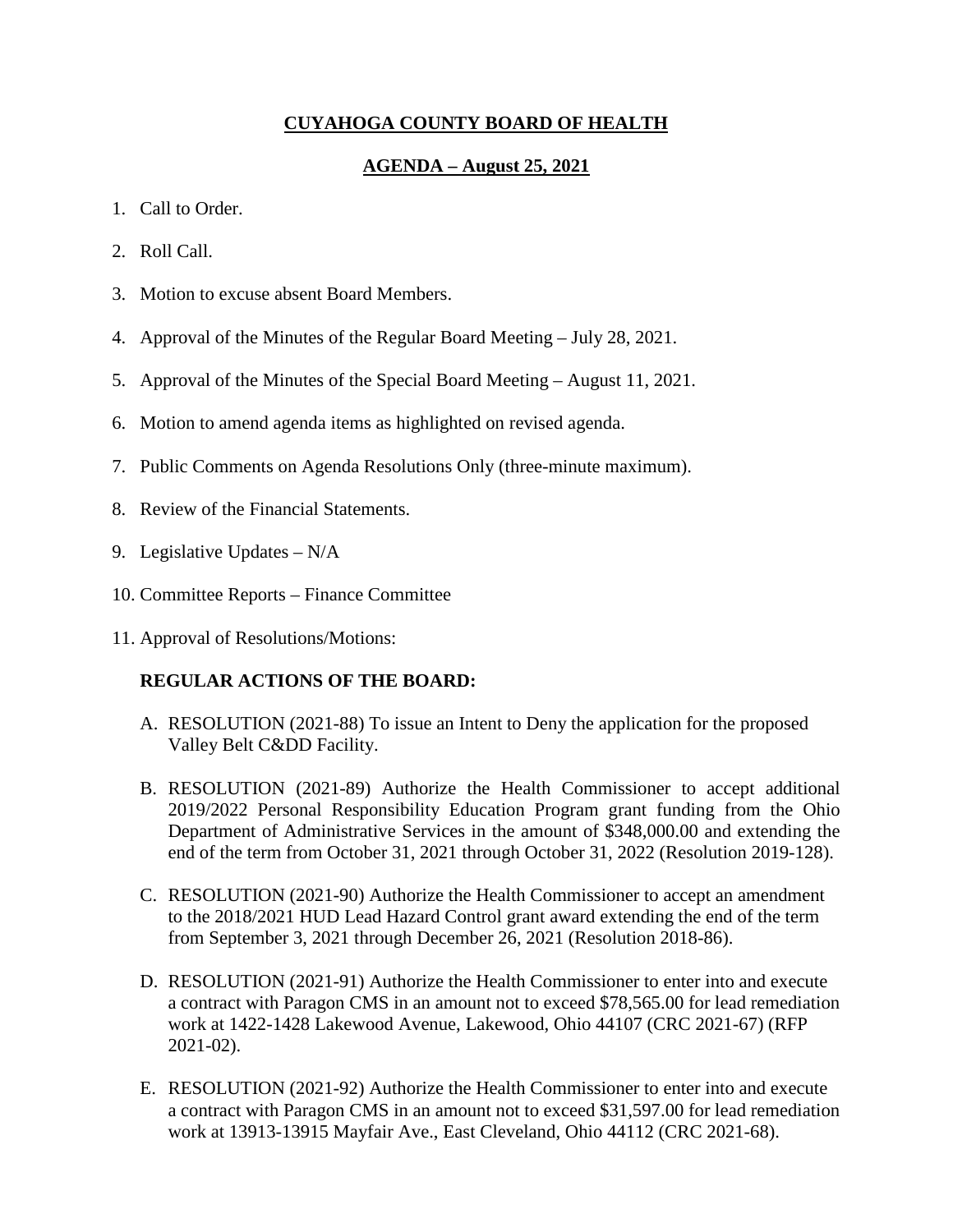- F. RESOLUTION (2021-93) Authorize the Health Commissioner to enter into and execute a contract with the City of Cleveland under the Public Health Emergency Preparedness grant from July 1, 2021 through June 30, 2022 in an amount not to exceed \$170,768.00. The In-kind match requirement is \$13,149.00.
- G. RESOLUTION (2021-94) Authorize the Health Commissioner to enter into and execute an addendum to the contract with Neighborhood Leadership Institute (NLI) under the Ohio Equity Institute grant to increase the amount to be paid to NLI from \$332,400.00 to \$418,240.00 and extending the end of the term from September 30, 2021 through December 31, 2021 (Resolution 2020-123).
- H. RESOLUTION (2021-95) Authorize the Health Commissioner to enter into and execute a contract with Case Western Reserve University under the Early Ages Healthy Stages grant from July 1, 2021 through December 11, 2021 in an amount not to exceed \$25,000.00.
- I. RESOLUTION (2021-96) Authorize the Health Commissioner to enter into and execute an addendum to the contract with Case Western Reserve University (CWRU) under the Racial and Ethnic Approaches to Community Health grant to increase the amount to be paid to CWRU from \$201,692.00 to \$236,531.00 (Resolution 2021-17).
- J. RESOLUTION (2021-97) Authorize the Health Commissioner to enter into and execute a contract with an agency TBD under the Coronavirus Response Supplemental grant from September 1, 2021 through October 31, 2021 in an amount not to exceed \$166,000.00.
- K. RESOLUTION (2021-98) To approve the Health Commissioner's appointment of Hugh Blocksidge to the Sewage Treatment Systems Appeal Board pursuant to the requirements of §3718.11 of the Ohio Revised Code from September 1, 2021 through August 31, 2023. No exchange of funds.
- L. RESOLUTION (2021-99) To authorize payment for the contract and/or order with the following vendor:

| Vendor             | Amount      | Date       | Purpose             |
|--------------------|-------------|------------|---------------------|
| <b>ZED</b> Digital | \$20,890.00 | 01/01/2021 | Website Maintenance |

M. RESOLUTION (2021-100) To approve Fall 2021 tuition assistance for the following employees at the amount approved on August 2, 2021 by the Tuition Assistance Review Committee:

| Gloria Agosto Davis, Grant Program Manager, PhD         | $$3,262.00+$ |
|---------------------------------------------------------|--------------|
|                                                         | books/fees   |
| Layla Lahoud, Grant Coordinator, MS                     | \$1,498.00   |
| Lori Quirino, Public Health Nurse, MSN                  | \$1,849.00   |
| Richard Stacklin, Data Analyst, MPH                     | \$2,095.00   |
| Clarence Williams, Disease Intervention Specialist, MPH | \$464.00     |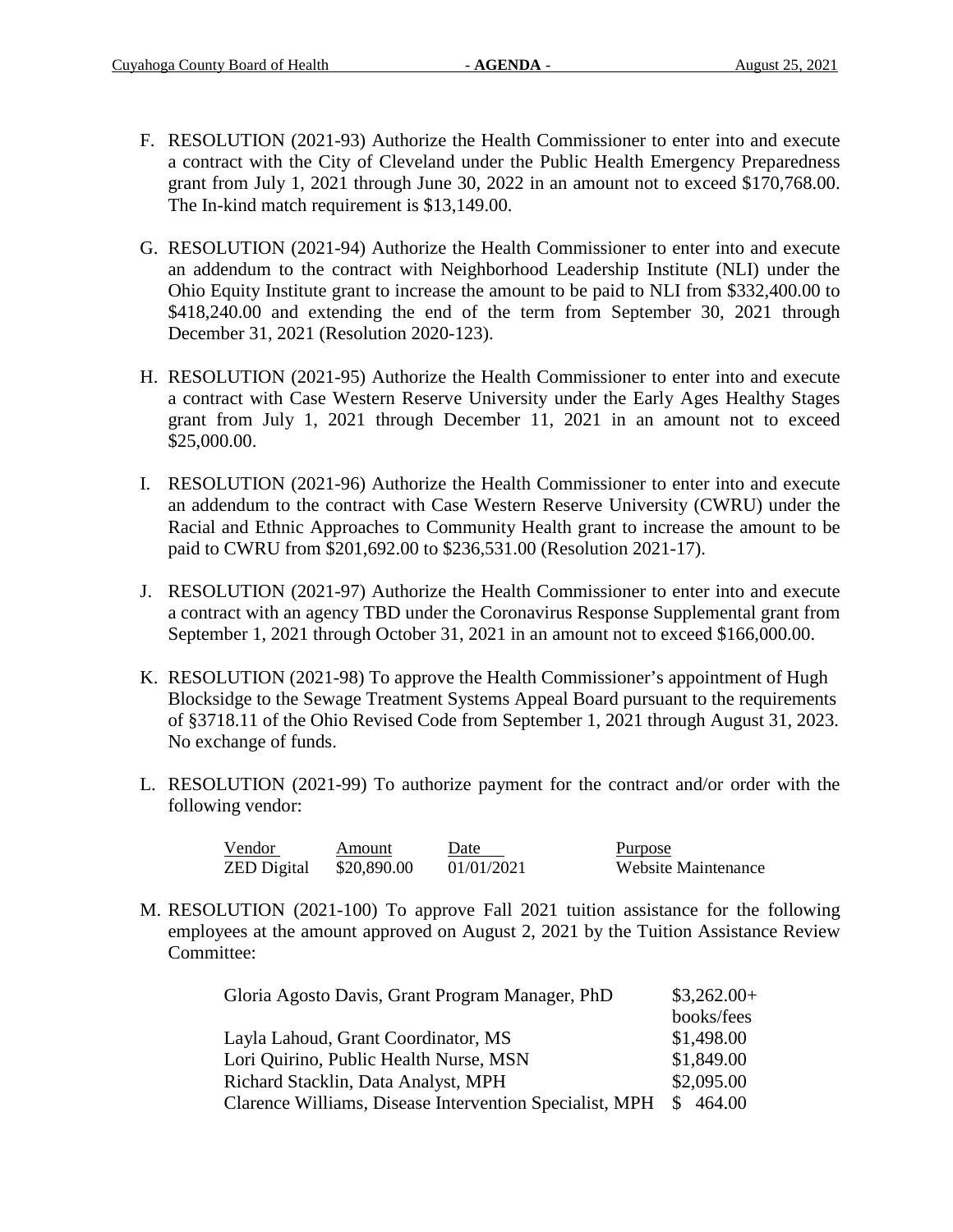N. RESOLUTION (2021-101) To adopt and approve the Maternity Licensure Application for Southwest General Health Center (ref. enclosed).

## **BOARD ORDERS, RULES, FEES OR REGULATIONS:**

## **FIRST READING:**

- A. RESOLUTION (2021-102) To amend the CCBH Provider Fees for clinical services effective, September 6, 2021, as an emergency measure (ref enclosed).
- B. RESOLUTION (2021-103) To approve the per capita rate for Public Health Services for the calendar year 2022, as an emergency measure.

### **SECOND READING:**

None

# **THIRD READING:**

None

- 12. RESOLUTION (2021-104) Approval of the Consent Agenda as set forth in the attached schedules:
	- Schedule A Appropriation Measures. Schedule B Cash Transfers. Schedule C Routine Personnel Actions. Schedule D Employee Training and Travel Expenses. Schedule E Approval of Vouchers. (Available upon request) Schedule F CRC Report and Other Contracts.
- 13. Health Commissioner's Report (1) COVID-19 Response Update
- 14. Public and Staff Comments (three-minute maximum).
- 15. Motion to adjourn to Executive Session to discuss personnel issues.
- 16. Miscellaneous Business N/A
- 17. Motion to adjourn the meeting.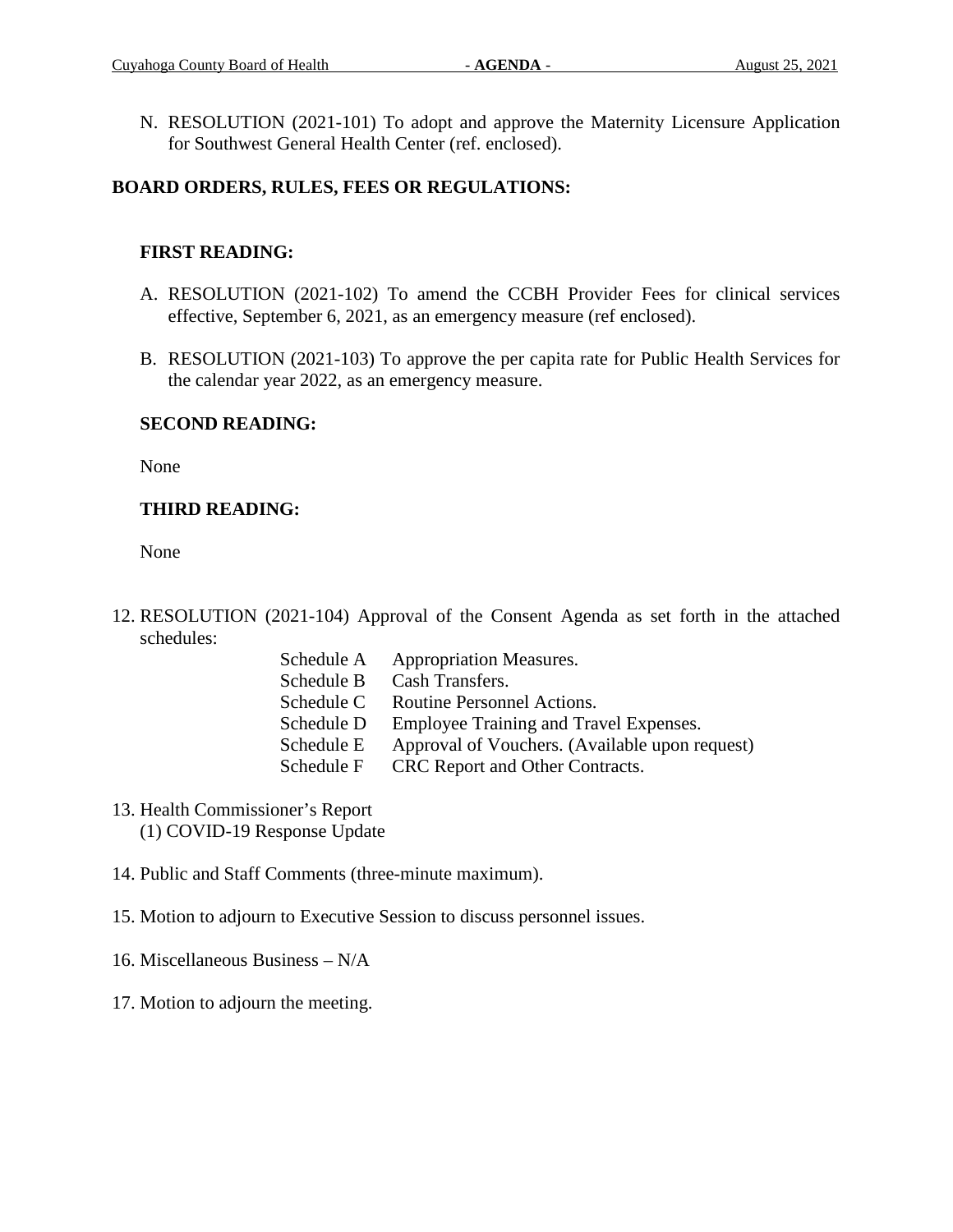# **SCHEDULE A APPROPRIATION MEASURES**

- 1. Establish Budgets
	- A. Establish a budget for the 2021/2022 Reproductive Health and Wellness grant in the amount of \$190,000.00 (ref. enclosed).
- 2. Budget Revisions
	- A. Budget revision in the 2020/2021 Ending the HIV Epidemic A Plan (EtHE) grant to decrease the budget by \$462,664.41 (ref. enclosed)
	- B. Budget revision in the 2020/2022 Green Umbrella grant to increase the budget by \$10,000.00 (ref. enclosed).
	- C. Budget revision in the 2020/2021 Ryan White Budge HIV/AIDS Program Part A COVID-19 Response grant to redistribute \$131.86 (ref. enclosed).
	- D. Budget revision in the 2020 COVID-19 Vaccine Equity Supplemental (VE21) grant to redistribute \$170,134.00 (ref. enclosed).
	- E. Budget revision in the 2020 COVID-19 Response Testing grant to increase budget 1,000,000.00 (ref. enclosed).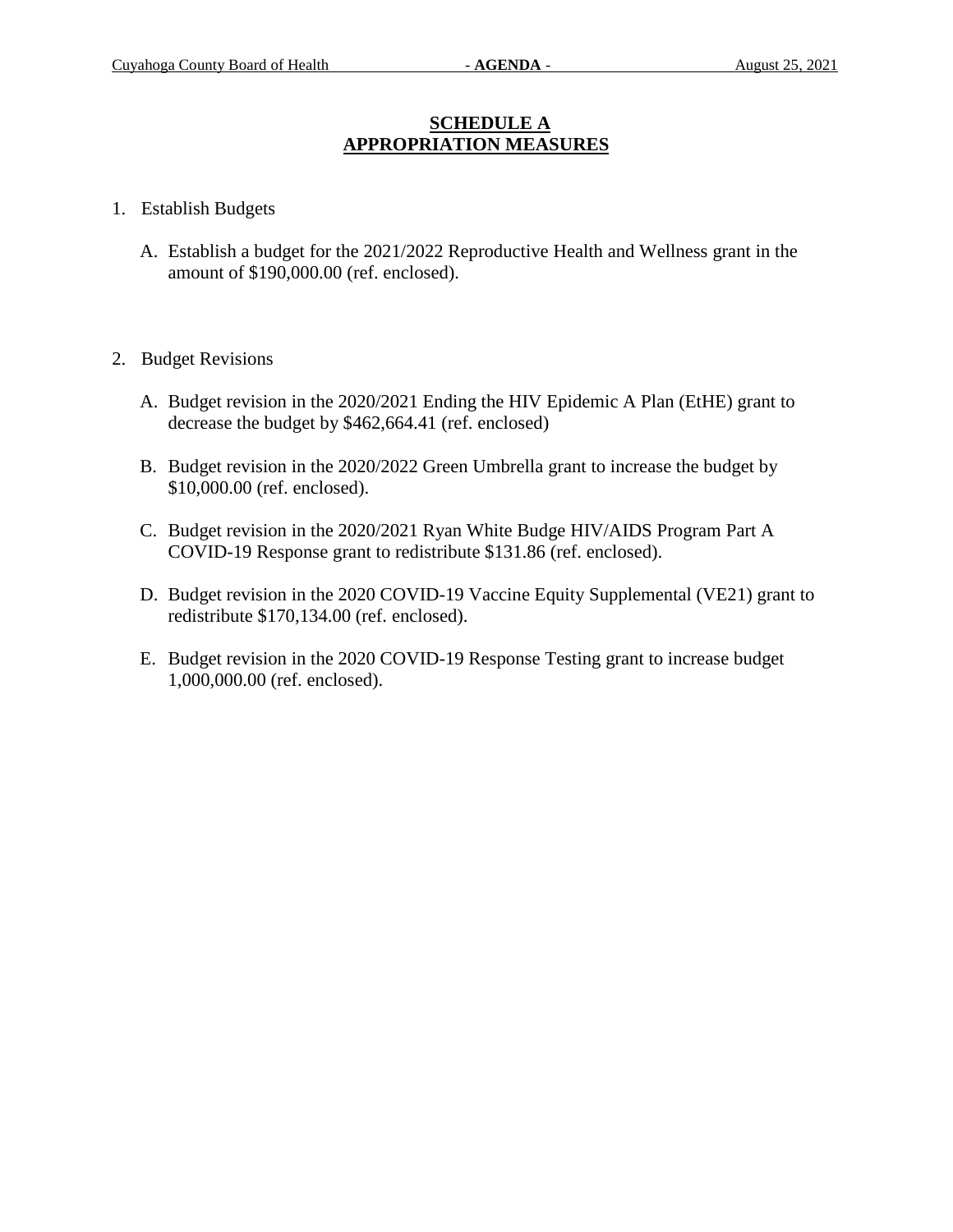# **SCHEDULE B CASH TRANSFERS**

1. Operating Transfers

None

2. Residual Equity Transfers

None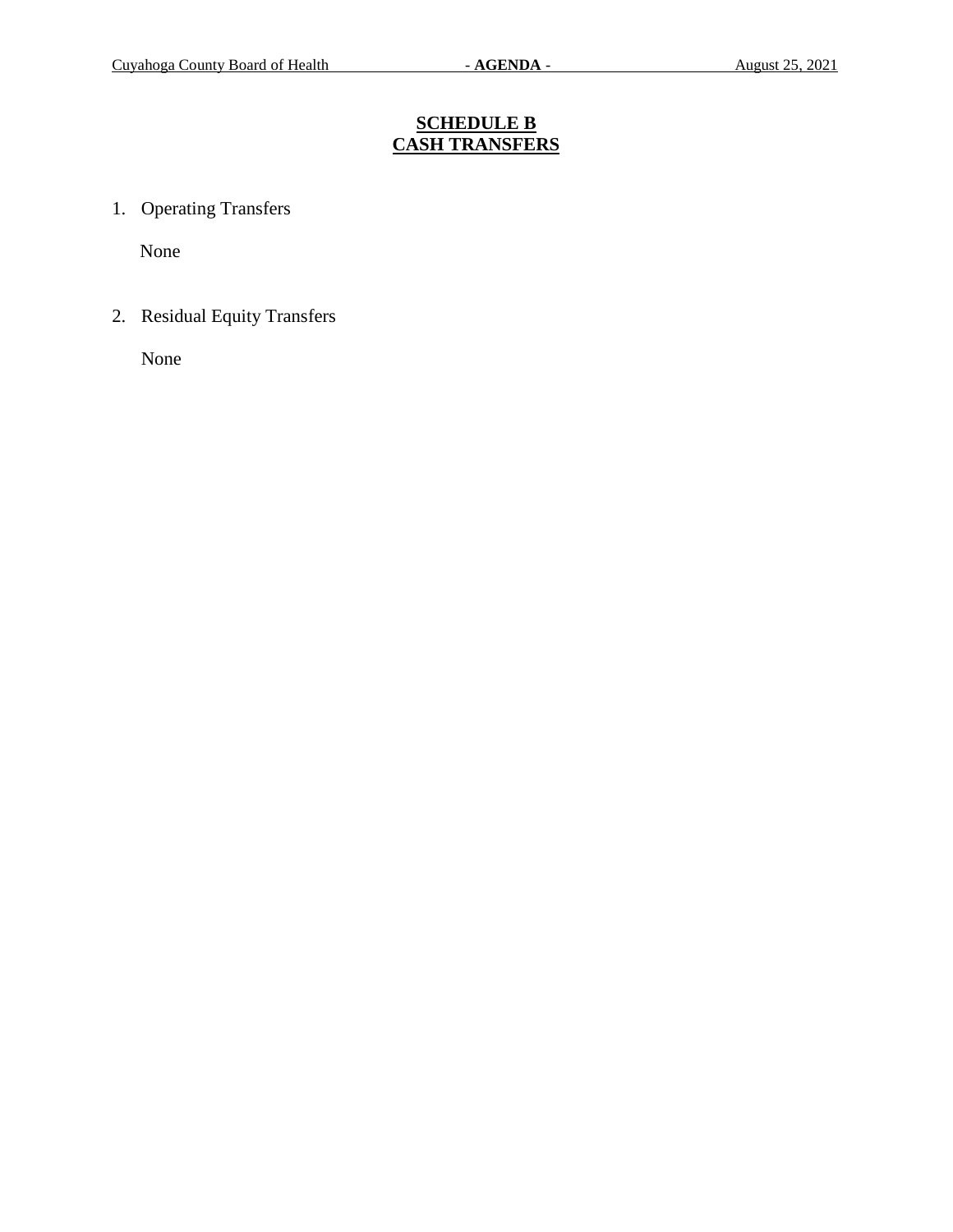## **SCHEDULE C ROUTINE PERSONNEL ACTIONS**

Unless otherwise specifically indicated, said appointments shall be effective as of the beginning of the next pay period following completion and satisfaction of any post offer requirements and signature as determined by the Director of Organizational Development.

Ratify Appointment(s):

- A. Margaret Case, Sanitarian in Training, Grade C, \$41,149.00 annually, effective September 13, 2021.
- B. Kara Ameling, Sanitarian in Training, Grade C, \$41,149.00 annually, effective September 13, 2021.

Appointment(s):

A. TBD, Communicable Disease Investigator, Grade D, \$46,991.00 annually.

Promotion(s):

- A. Somer Walker, Grant Coordinator, Grade C, \$41,149.00 annually, effective September 13, 2021.
- B. Brittanie Evans, Sanitarian, Grade D, \$46,991.00 annually, effective August 30, 2021.
- C. Brittani Flory, PHN Program Manager, Grade E, \$53,968.00 annually, effective September 13, 2021.

Increase in Hours:

A. Barbara Manley, Public Health Nurse 3, from 65 hours bi-weekly, \$44,692.83 annually to 70 hours bi-weekly, \$48,130.74 annually effective August 23, 2021.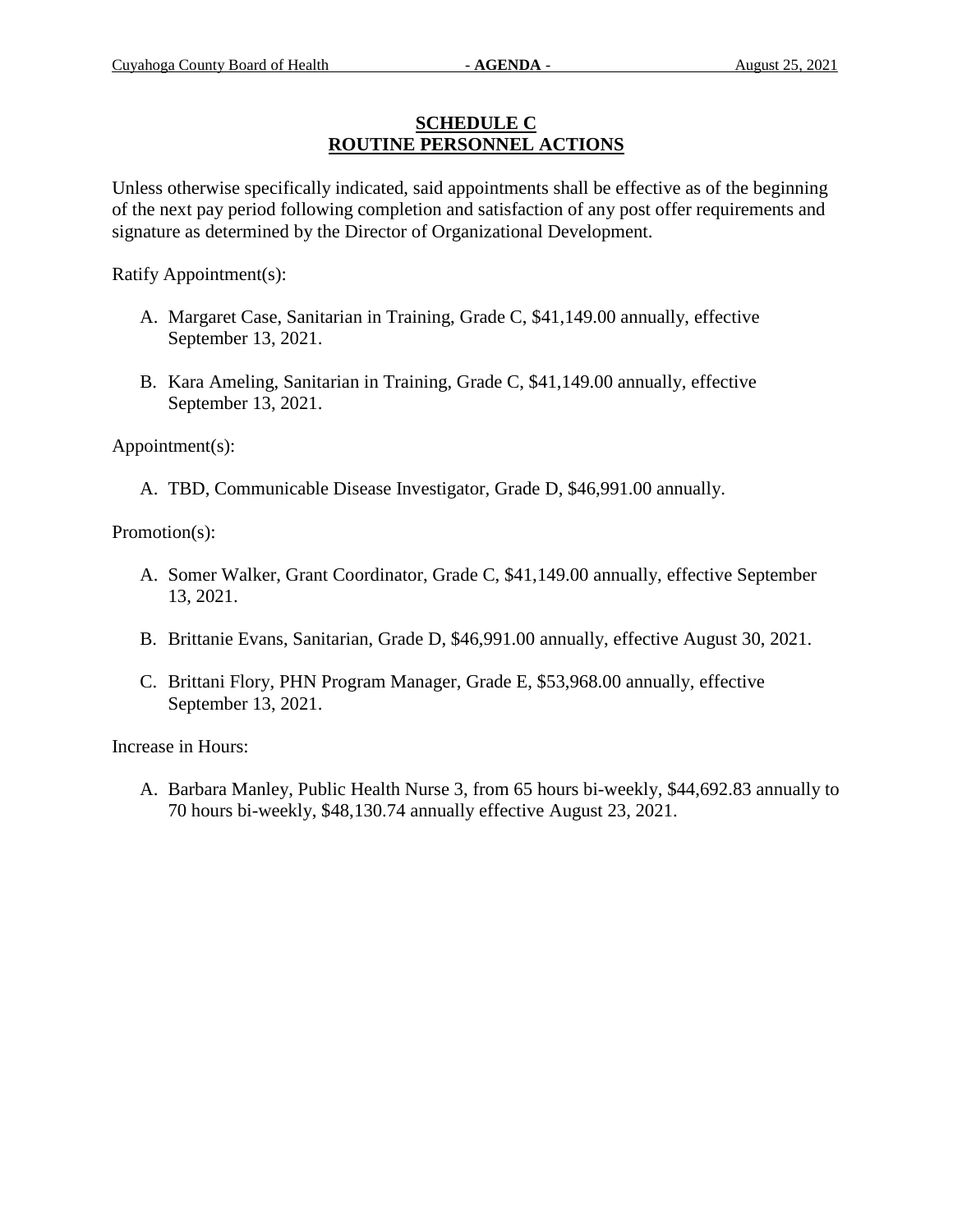# **SCHEDULE D EMPLOYEE TRAINING AND TRAVEL EXPENSES**

#### Administration

None

Environmental Public Health

None

### Epidemiology, Surveillance and Informatics

a. ESI staff funded through the PHEP grant to regional and statewide grant project related meetings, trainings and events July 1, 2021 through June 30, 2022 - Lake, Summit, Portage, Geauga, Ashtabula, Lorain, Franklin, Fairfield, Medina and Hamilton counties.

Prevention and Wellness

a. Melissa Kolenz and Danielle LeGallee to Transforming Care Conference on LGBTQ and HIV Health Equity October 13-15, 2021 – Columbus.

\*Professional education under ONA contract.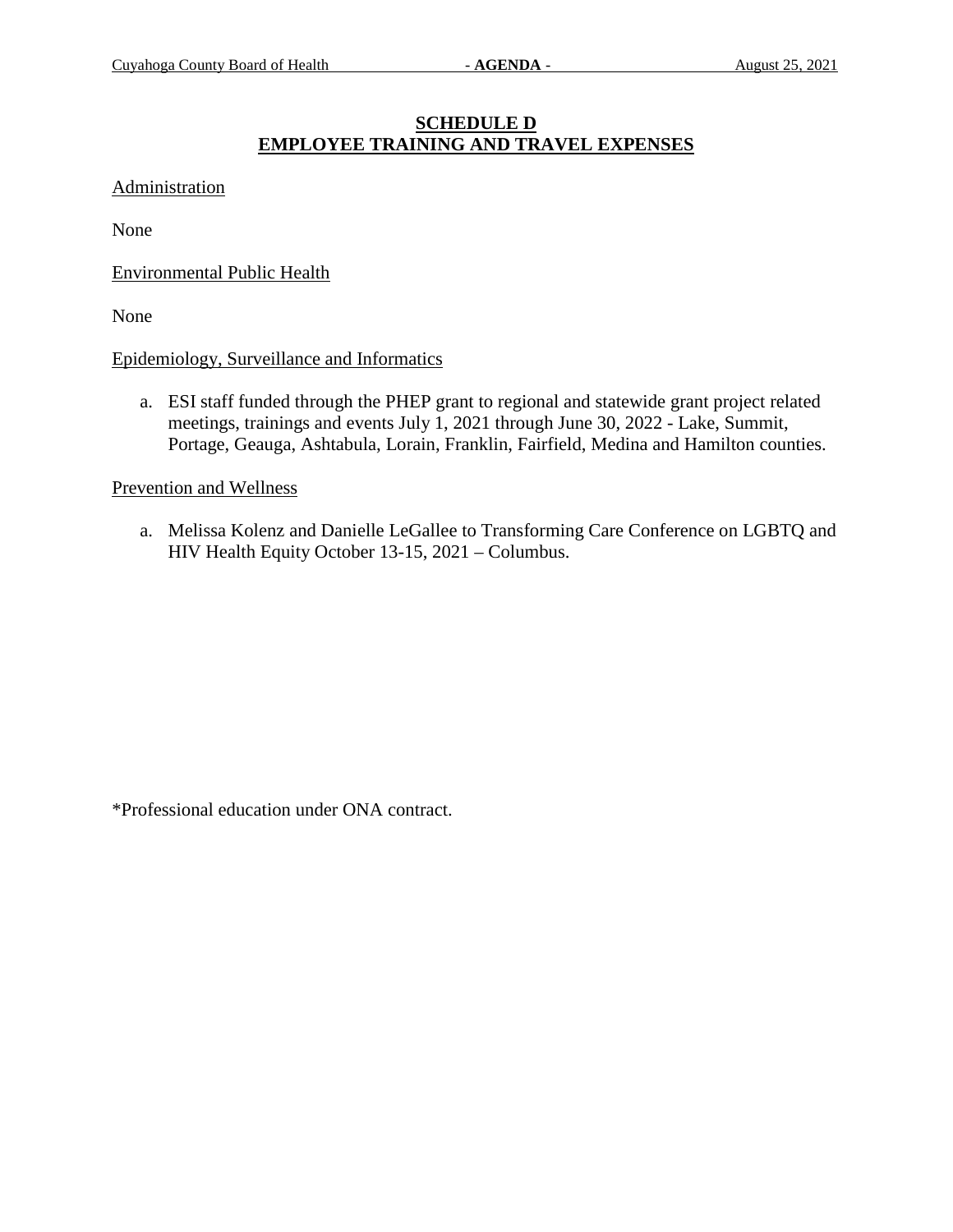## **SCHEDULE F CRC REPORT AND OTHER CONTRACTS**

### A. CRC Report

1. August 3, 2021 Meeting (ref. enclosed):

Tabled Items

CRC 2021-64: Contract - Paramount Insurance Company

CRC 2021-67: Lead Remediation - 1422-28 Lakewood Ave. - RFP #2021-02

Recommendations For Board Approval

CRC 2021-68: Paragon CMS - \$31,597.00

Contract Authorizations

CRC 2021-69: Paragon CMS - \$21,848.00

Contract Approvals

CRC 2021-70: Addendum - TNT Construction and Contracting Company - to increase the amount from \$20,000.00 to \$20,499.00

| $CRC 2021-71$ : Addendums -         | <b>From</b> | Ί'n         |
|-------------------------------------|-------------|-------------|
| Better Health Partnership (2021-10) | \$75,541.00 | \$79,541.00 |
| Conceptual Geniuses (CRC 2020-137)  | \$ 7,000.00 | \$10,000.00 |

2. August 17, 2021 Meeting (ref. enclosed):

Tabled Items

CRC 2021-64: Contract - Paramount Insurance Company

CRC 2021-76 9955 Edgerton Rd. North Royalton, Ohio 44133

CRC 2021-77 27264 Sprague Rd. Olmsted Township, Ohio 44138

Recommendations For Board Approval

CRC 2021-67: Paragon CMS - \$78,565.00